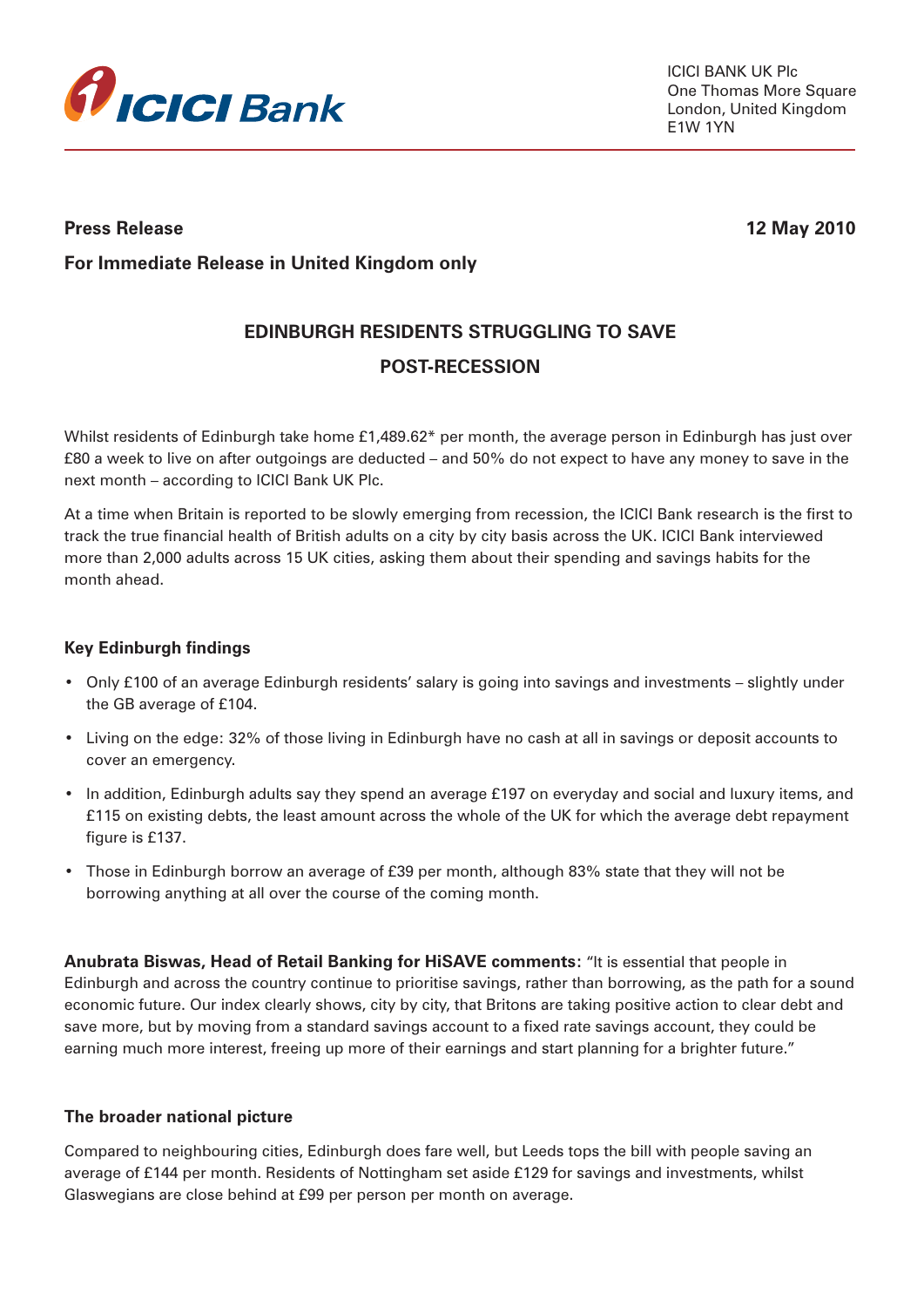

#### **Average basic salaries vs monthly outgoings, by city:**

| <b>UK cities</b> | <b>Basic Salary</b><br>per month<br>after income tax | <b>Monthly outgoings</b><br>(made up of amount spent on essential<br>living costs, existing debts, amount spent<br>on everyday social and luxury items,<br>borrowing and savings & investments) | <b>Difference</b> |
|------------------|------------------------------------------------------|-------------------------------------------------------------------------------------------------------------------------------------------------------------------------------------------------|-------------------|
| Oxford           | £1,768.34                                            | £1,218.30                                                                                                                                                                                       | £550.04           |
| <b>Brighton</b>  | £1,768.34                                            | £1,114.00                                                                                                                                                                                       | £654.34           |
| Southampton      | £1,768.34                                            | £1,025.80                                                                                                                                                                                       | £742.54           |
| <b>Bristol</b>   | £1,446.64                                            | £1,167.80                                                                                                                                                                                       | £278.84           |
| Edinburgh        | £1,489.62                                            | £1,155.20                                                                                                                                                                                       | £334.42           |
| Nottingham       | £1,467.78                                            | £981.20                                                                                                                                                                                         | £486.58           |
| Leeds            | £1,235.52                                            | £1,283.10                                                                                                                                                                                       | $-E47.58$         |
| Cardiff          | £1,379.04                                            | £1,232.80                                                                                                                                                                                       | £146.24           |
| Newcastle        | £1,604.02                                            | £886.20                                                                                                                                                                                         | £717.82           |
| Norwich          | £1,651.18                                            | £970.20                                                                                                                                                                                         | £680.98           |
| Manchester       | £1,494.82                                            | £914.30                                                                                                                                                                                         | £580.52           |
| Plymouth         | £1,446.64                                            | £1,097.40                                                                                                                                                                                       | £349.24           |
| Glasgow          | £1,579.42                                            | £986.10                                                                                                                                                                                         | £593.32           |
| London           | £2,090.06                                            | £1,288.60                                                                                                                                                                                       | £801.46           |
| Birmingham       | £1,448.38                                            | £1,026.80                                                                                                                                                                                       | £421.58           |

References:

\* ONS DATA

#### **For more information or to arrange interviews, contact:**

Guy Bellamy/ Lisa Donohue/ Rosie Dodd

020 7269 717/ 7219/ 7112

Guy.Bellamy@fd.com/ Lisa.Donohue@fd.com/ Rosie.Dodd@fd.com

#### **Notes to editors**

1. The HiSAVE research was conducted by Vision Critical among a weighted, GB representative sample of 2,000 adults in April 2010. This sample was supplemented to give a minimum representative sample of 100 people in each of the 15 cities surveyed.

2. Photography and further HiSAVE product information is available on request.